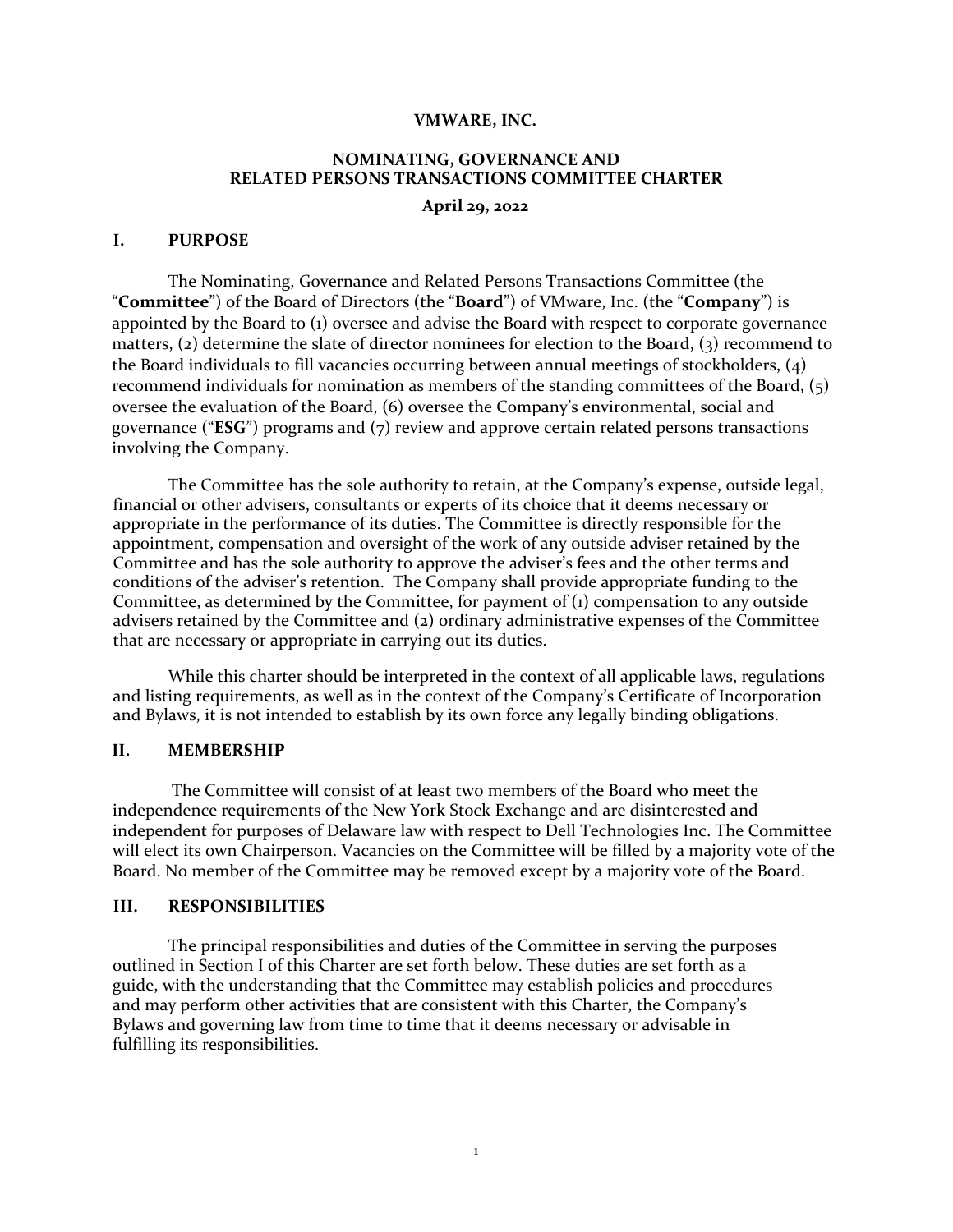The Committee shall:

## **A. Board Composition and Nominating**

- 1. Establish and periodically review criteria for the selection of Board members. The Committee seeks to identify those individuals most qualified to serve as Board members and will consider many factors with regard to each candidate, including judgment, integrity, diversity, prior experience, the interplay of the candidate's experience with the experience of other Board members, the extent to which the candidate would be desirable as a member of any committees of the Board, and the candidate's willingness to devote substantial time and effort to Board responsibilities.
- 2. Identify individuals qualified to become Board members, consistent with the criteria set forth above, consider individuals validly recommended or nominated by the Company's stockholders and administer any related policies or procedures.
- 3. Assess the qualifications, contributions and independence of incumbent directors in determining whether to recommend them for reelection to the Board.
- 4. Recommend to the Board director nominees for election by the stockholders at the annual or special meeting of stockholders of the Company or for appointment by the Board, as the case may be, which recommendations shall be consistent with the Board's criteria for selecting new directors and the Company's Corporate Governance Guidelines.
- 5. Recommend that the Board request the resignation of a director when appropriate.
- 6. Review the responsibilities of, and make a recommendation to the Board regarding the appointment of, the Lead Independent Director.

### **B. Board Committees**

- 1. Review and make recommendations to the Board when appropriate regarding the size and composition of the Board, giving consideration to changing circumstances of the Company and the then current Board membership.
- 2. Make recommendations to the Board with respect to assignments to committees of the Board and conduct a review at least annually of all such committees and recommend to the Board changes in number of members, function or membership, as appropriate.

# **C. Corporate Governance**

- 1. Develop and review at least annually the Corporate Governance Guidelines adopted by the Board to ensure that they are appropriate for the Company and recommend any proposed changes to the Board for approval.
- 2. Monitor regulatory developments relating to corporate governance and make recommendations to the Board, as appropriate.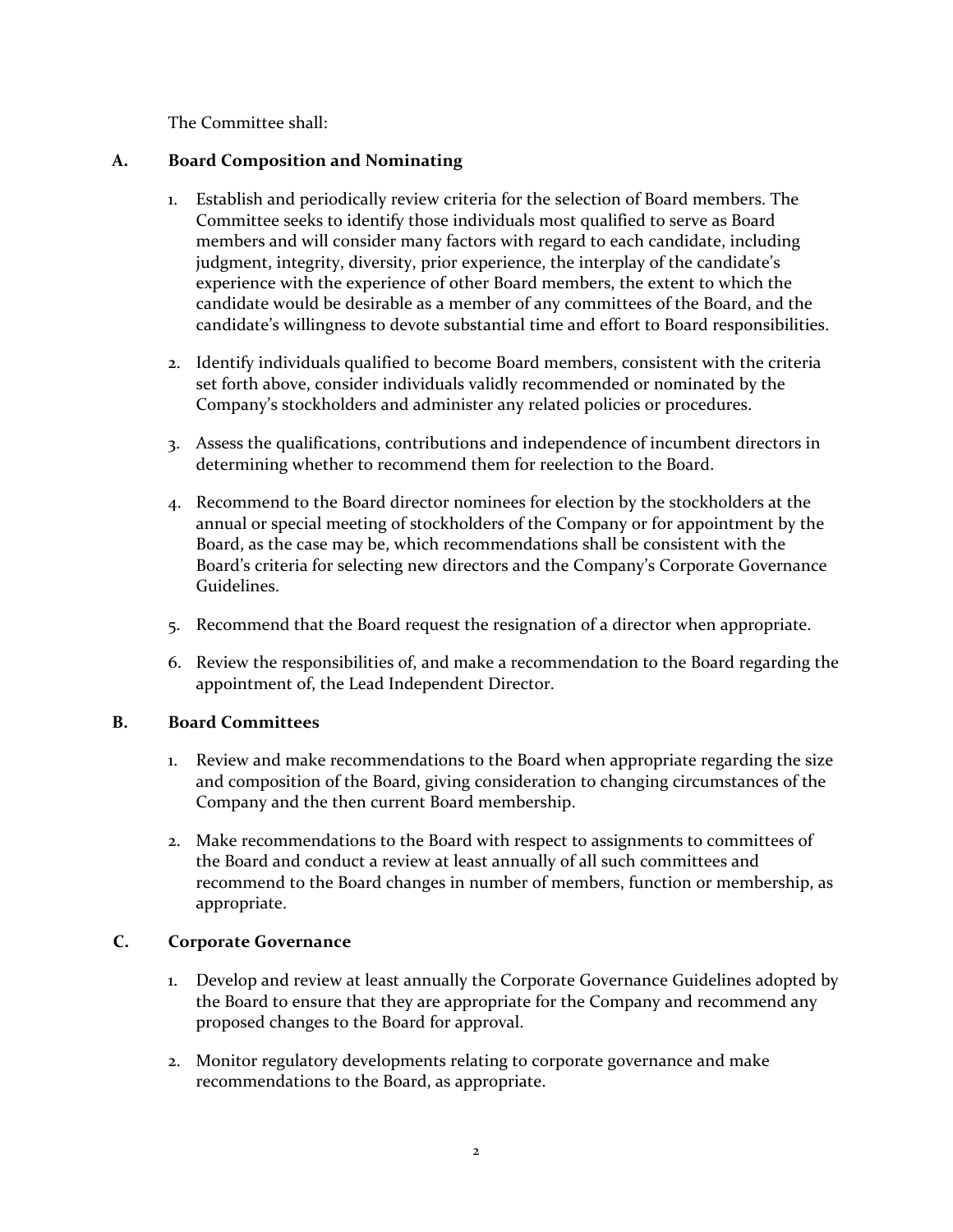- 3. Review and make recommendations to the Board regarding stockholder proposals and, as appropriate, other stockholder matters.
- 4. Review and recommend to the Board changes to the Company's Certificate of Incorporation and Bylaws as needed.
- 5. Assist the Board in making determinations of independence of directors by developing, periodically reviewing and making recommendations to the Board regarding standards to be applied in making determinations as to the absence of material relationships between the Company and a director.
- 6. Monitor from time to time outside directorships and other activities, and consider questions of possible conflicts of interest, of directors and senior executives.
- 7. If no Lead Director has been appointed, oversee the performance evaluations of the Board and make recommendations to the Board with respect to such evaluations, or, if a Lead Director has been appointed, discuss such performance evaluations with the Lead Director.
- 8. Oversee the Company's policies and procedures for stockholder communications to the Board.
- 9. Oversee the Company's stockholder engagement program.

### **D. ESG**

1. Oversee the Company's ESG programs, including the Company's policies and practices concerning environmental sustainability, corporate social responsibility and diversity and inclusion, and periodically report to the Board.

### **E. Related Persons Transactions**

1. Review and approve the Company's Policy and Procedures with Respect to Related Persons Transactions (the "Policy") and perform the responsibilities assigned to the Committee as set forth therein.

### **F. Administrative**

- 1. Review and reassess the adequacy of this Charter and the Policy periodically and recommend any proposed changes to the Board for approval.
- 2. Prepare and review with the Board an annual performance evaluation of the Committee.
- 3. Fulfill such other duties and responsibilities as may be assigned to the Committee, from time to time, by the Board, or as may be required by law or regulation.

### **IV. OTHER MATTERS**

1. No member of the Committee will participate in any review or approval of any Related Persons Transaction (as defined in the Policy) with respect to which such member, or any of such member's Immediate Family Members (as defined in the